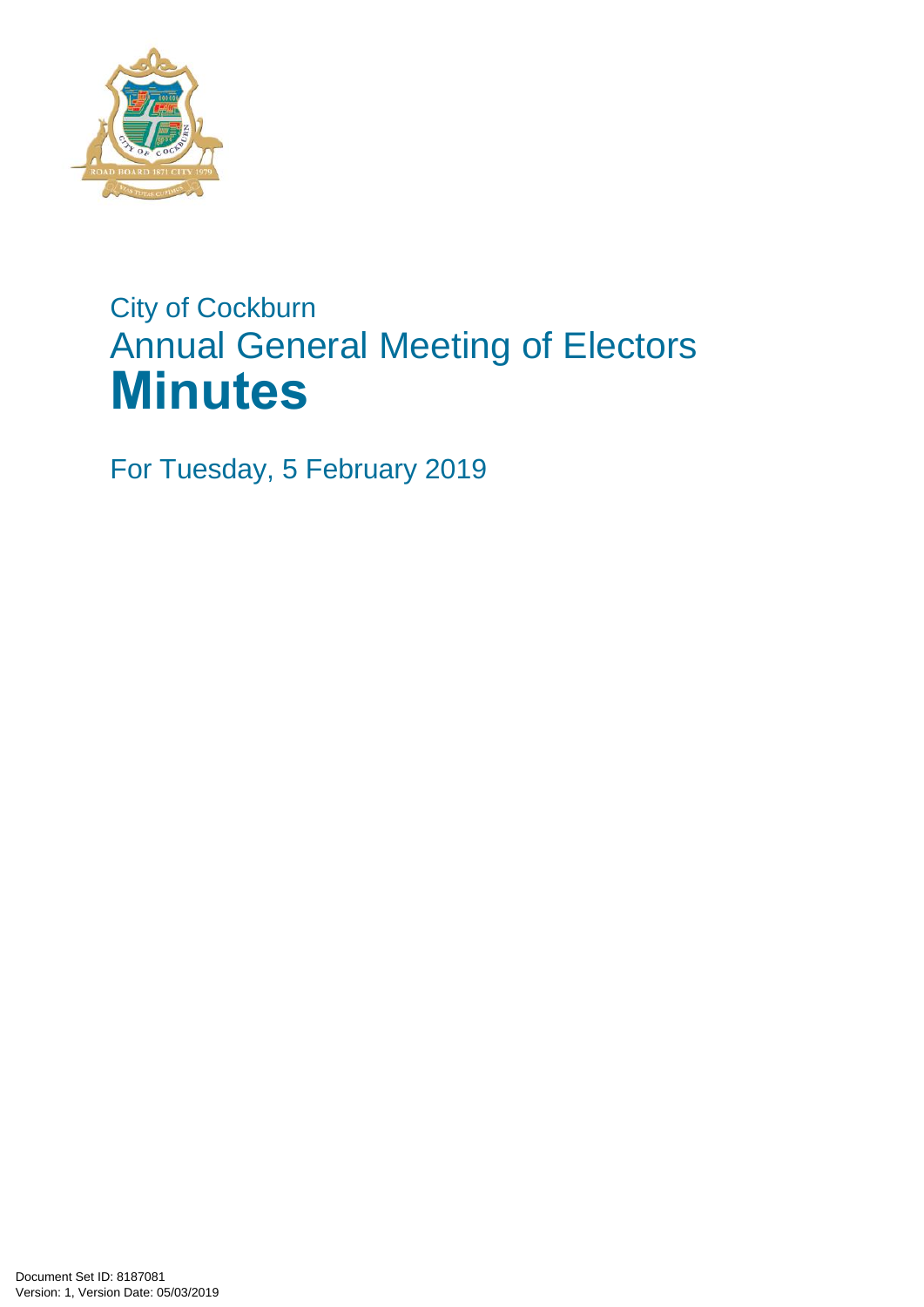# MINUTES OF THE ANNUAL GENERAL MEETING OF ELECTORS **HELD ON TUESDAY, 5 FEBRUARY 2019 AT 7:00 PM**

#### **PRESENT:**

#### **ELECTED MEMBERS**

| Mr L Howlett       | $\overline{\phantom{a}}$     | Mayor (Presiding Member) |  |
|--------------------|------------------------------|--------------------------|--|
| Ms L Smith         | -                            | Deputy Mayor             |  |
| Mrs C Reeve-Fowkes | $\overline{a}$               | Councillor               |  |
| Mr M Separovich    | $\overline{a}$               | Councillor               |  |
| Dr C Terblanche    | $\overline{a}$               | Councillor               |  |
| Mr P Eva           | $\qquad \qquad \blacksquare$ | Councillor               |  |
| Ms L Kirkwood      | -                            | Councillor               |  |
| Ms C Sands         | $\overline{a}$               | Councillor               |  |
|                    |                              |                          |  |

#### **IN ATTENDANCE**

| Mr S Cain      | $\overline{\phantom{0}}$ | <b>Chief Executive Officer</b>           |
|----------------|--------------------------|------------------------------------------|
| Mr D Green     | $\blacksquare$           | Director Governance & Community Services |
| Mr S Downing   | $\sim 100$               | Director Finance & Corporate Services    |
| Mr D Arndt     | $\sim$ $-$               | Director Planning & Development          |
| Mr C Sullivan  | $\sim$ 10 $\pm$          | <b>Director Engineering &amp; Works</b>  |
| Mrs L Spearing | $\sim 100$               | PA to Chief Executive Officer            |
|                |                          |                                          |

7 Electors present

## **APOLOGIES:**

| Mr S Pratt | Councillor |
|------------|------------|
| Mr K Allen | Councillor |

## **1. DECLARATION OF MEETING**

The Presiding Member declared the meeting open at 7:00pm and welcomed the City of Cockburn ratepayers.

The Presiding Member acknowledged the Nyungar People who are the traditional custodians of the land on which the meeting is being held and pay respect to the Elders of the Nyungar Nation, both past and present and extend that respect to Indigenous Australians who may have been present.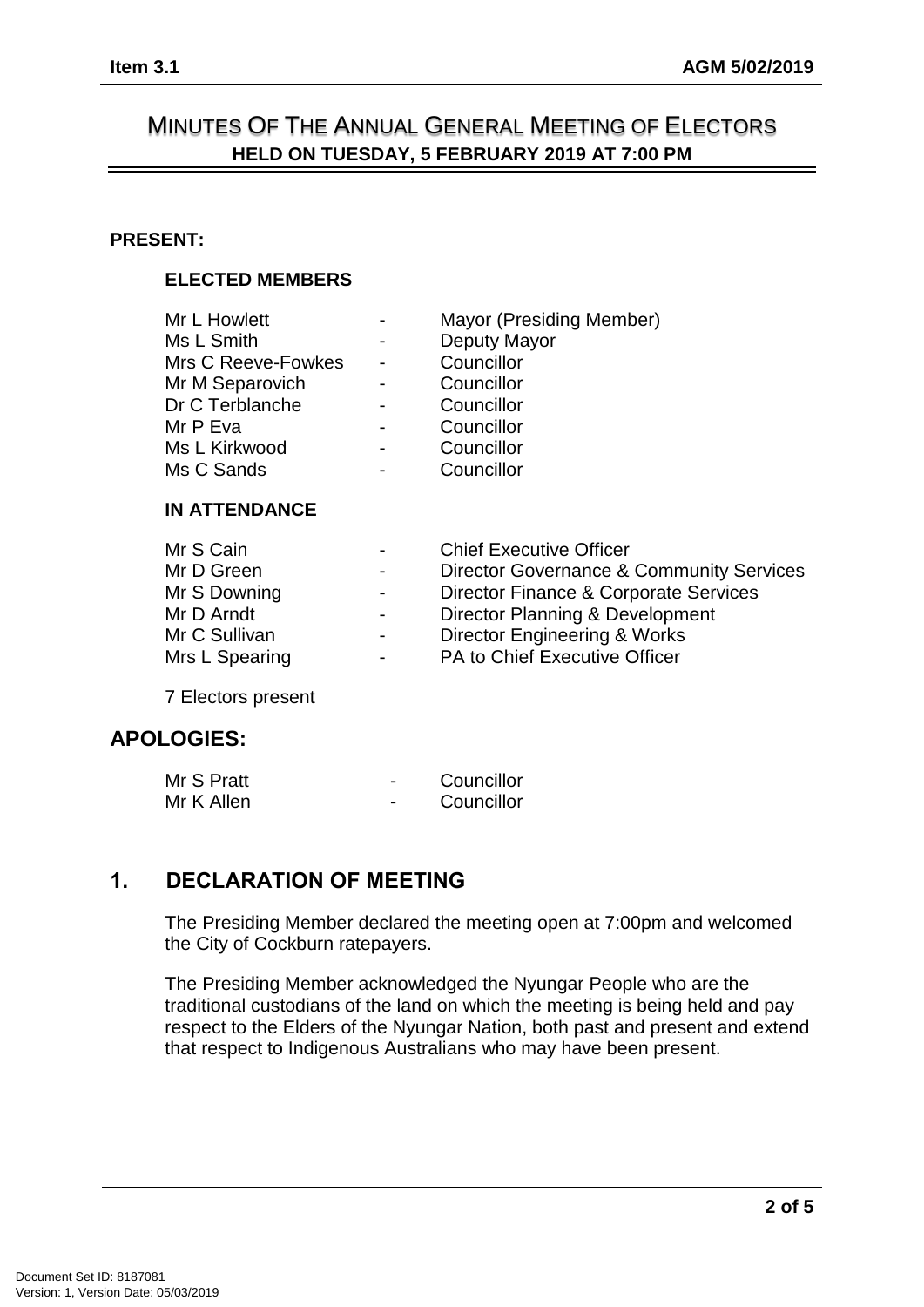# **2. PURPOSE OF MEETING**

This Annual General Meeting of Electors has been called in accordance with the Section 5.27 of the Local Government Act 1995 and the following matters discussed. The Annual General Meeting of Electors will be conducted in accordance with Section 5.31 of the Local Government Act and Clauses 17 and 18 of the Local Government (Administration) Regulations 1996.

## **3. ANNUAL REPORT**

#### **3.1 ANNUAL REPORT 2017-2018**

- (a) Copies available on the website and at the door to Electors attending.
- (b) Queries to be answered by Presiding Member or appropriate Staff.

## **4. GENERAL BUSINESS**

**4.1 Written Questions** 

**Nil**

- **4.2 Motions On Notice Nil**
- **4.3 Other Business**

#### **4.3.1 AUSTRALIA DAY CELEBRATIONS - 26 JANUARY**

#### **MOTION**

Moved Ramon Woodcock Seconded Santo Pasqua

That the City of Cockburn maintain celebrating Australia Day on 26 January.

## **CARRIED 6/0**

#### **Reason for Decision**

The rational is for Council to maintain this day of celebration in anticipation that the Federal Government may, before or after the forthcoming Federal Election, move such a thing to see that 26 January is maintained as Australia Day. Australia Day has always been celebrated on 26 January.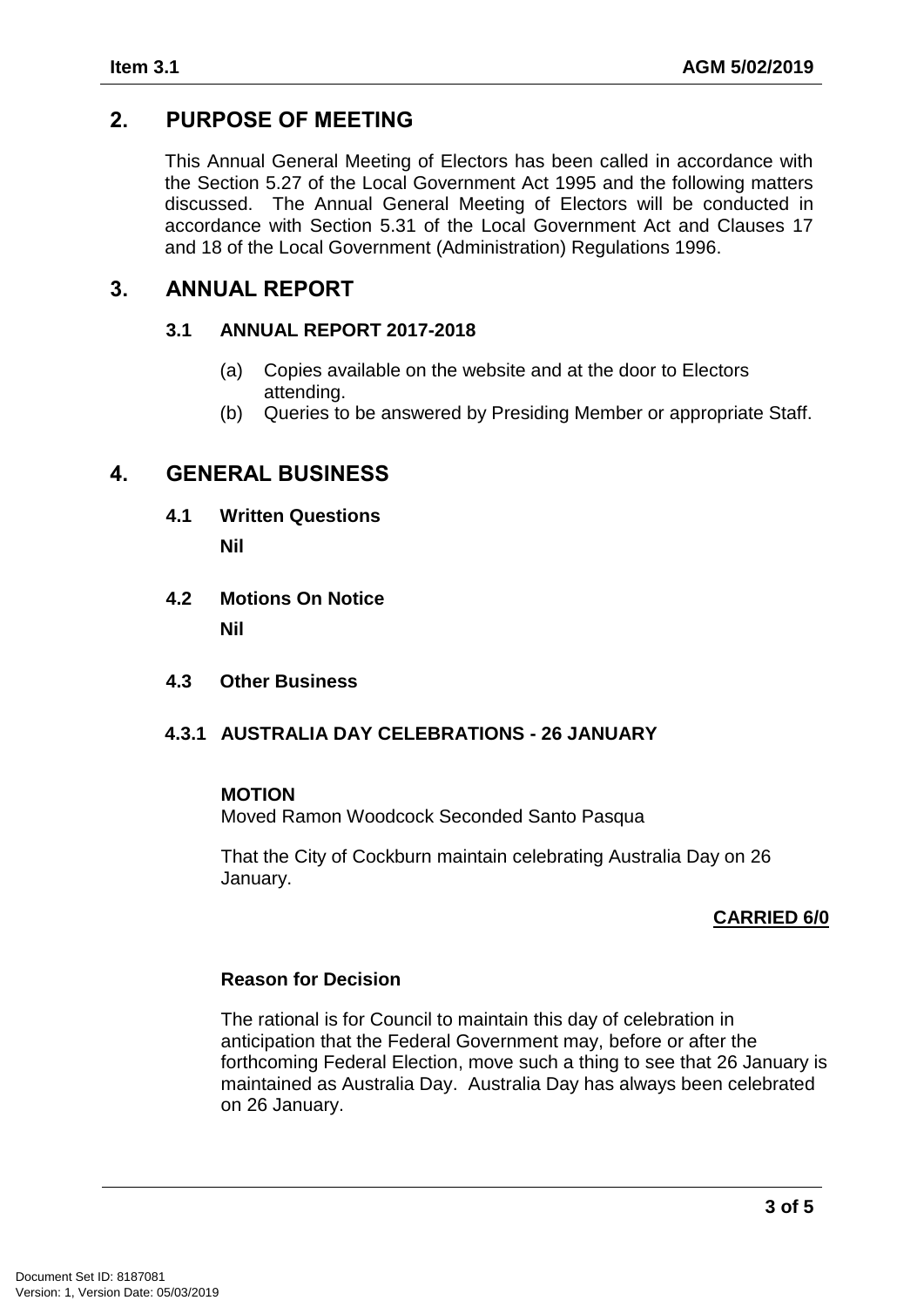### **4.3.2 UNIFORM COUNCIL RATES ACROSS THE CITY**

#### **MOTION**

Moved Ramon Woodcock

That the City of Cockburn Administration approach the current State Government to amend the Local Government Act to ensure that all religious organisations in the State of Western Australia pay the same Council Rates as other non-religious organisations and ratepayers.

#### **MOTION LAPSED FOR WANT OF A SECONDER**

#### **4.3.3 RELOCATION OF THE CITY OF COCKBURN ADMINISTRATION**

#### **MOTION**

Moved Ramon Woodcock Seconded Arie Hol

That Council ensure that the City of Cockburn administration remains at its current location at 9 Coleville Crescent, Spearwood Western Australia.

#### **CARRIED 2/1**

#### **Reason for Decision**

In approximately 1962 there was an old corrugated red building here on this site which was owned and operated by the Spearwood Market and Vegetable Growers Association. Through the Associations hard work, over the years, the Association bequeathed or passed it over to the City of Cockburn and for the City of Cockburn to remain here forever.

The Administration has been located at this premises over a number of years. Is there any need to go to a more clustered area like Cockburn Central?